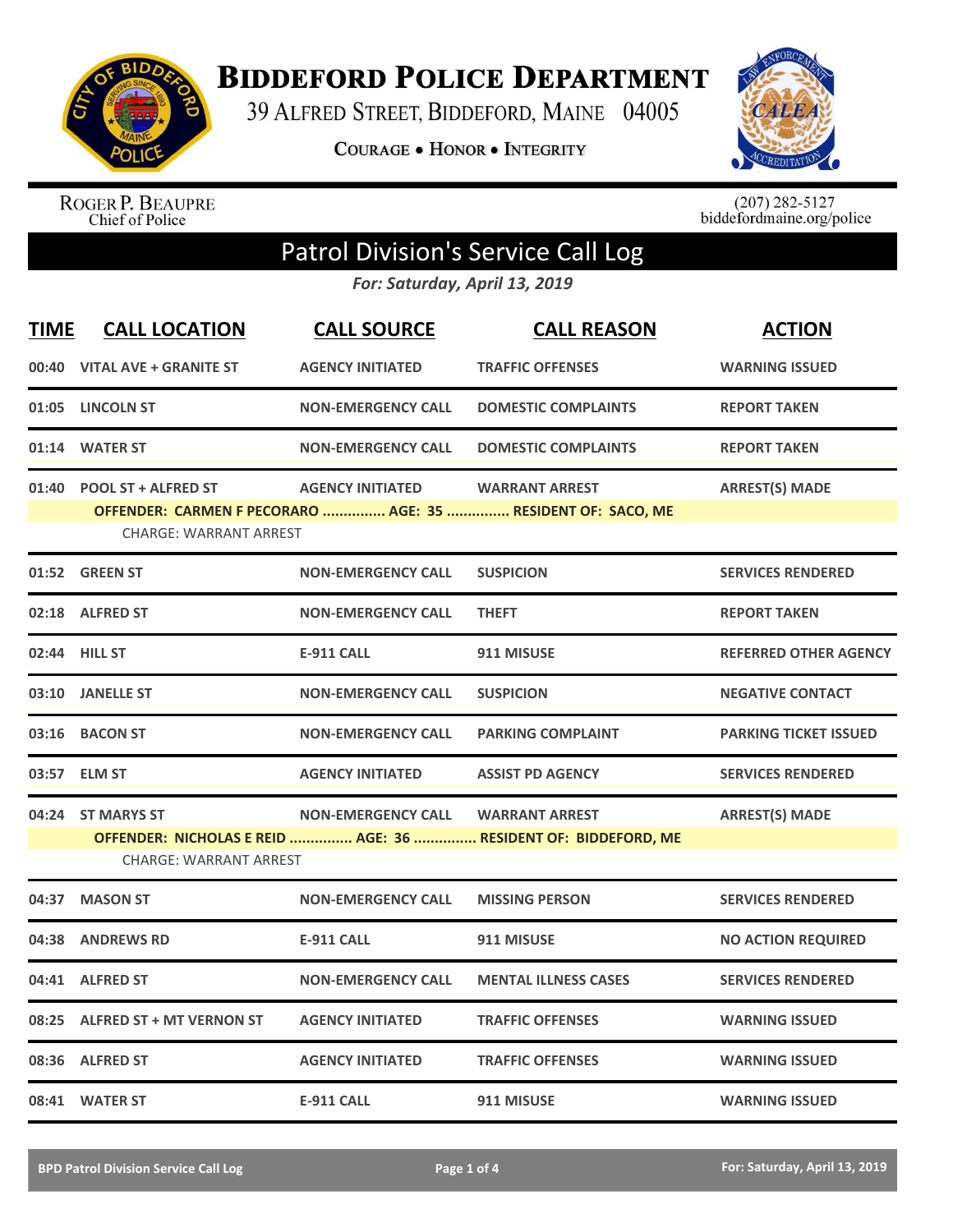| <b>TIME</b> | <b>CALL LOCATION</b>                                                                                               | <b>CALL SOURCE</b>                                        | <b>CALL REASON</b>                                                      | <b>ACTION</b>               |  |
|-------------|--------------------------------------------------------------------------------------------------------------------|-----------------------------------------------------------|-------------------------------------------------------------------------|-----------------------------|--|
|             | 09:01 ALFRED ST                                                                                                    | <b>NON-EMERGENCY CALL</b>                                 | <b>ESCORTS / RELAYS</b>                                                 | <b>SERVICES RENDERED</b>    |  |
|             | 09:11 MAY ST                                                                                                       | <b>AGENCY INITIATED</b>                                   | <b>TRAFFIC OFFENSES</b>                                                 | <b>WARNING ISSUED</b>       |  |
|             | 09:16 POOL ST + FOSS ST                                                                                            | <b>AGENCY INITIATED</b>                                   | <b>OPER AFTER SUSPENSION</b>                                            | <b>ARREST(S) MADE</b>       |  |
|             |                                                                                                                    | CHARGE: FAIL TO GIVE CORRECT NAME, ADDRESS OR DOB         | OFFENDER: DAVID NICHOLAS SANTAMORE  AGE: 36  RESIDENT OF: BIDDEFORD, ME |                             |  |
|             |                                                                                                                    | CHARGE: OPERATE WHILE LICENSE SUSPENDED OR REVOKED, PRIOR |                                                                         |                             |  |
|             | 09:51 PEARL ST                                                                                                     | <b>AGENCY INITIATED</b>                                   | <b>TRAFFIC OFFENSES</b>                                                 | <b>WARNING ISSUED</b>       |  |
|             | 10:41 JEFFERSON ST                                                                                                 | <b>NON-EMERGENCY CALL</b>                                 | PUBLIC URINATION OR DEFECATIO CITATION ISSUED                           |                             |  |
|             | OFFENDER: MICHAEL DAVID BISSONNETTE  AGE: 54  RESIDENT OF: BIDDEFORD, ME<br>CHARGE: PUBLIC URINATION OR DEFECATION |                                                           |                                                                         |                             |  |
|             | 10:42 CHERRY LN                                                                                                    | <b>AGENCY INITIATED</b>                                   | <b>PAPERWORK</b>                                                        | <b>PAPERWORK NOT SERVED</b> |  |
|             | 10:56 STONE ST                                                                                                     | <b>NON-EMERGENCY CALL</b>                                 | <b>UNLOCKED DOORS - WINDOWS</b>                                         | <b>SERVICES RENDERED</b>    |  |
|             | 11:12 STATE ST                                                                                                     | <b>AGENCY INITIATED</b>                                   | <b>PAPERWORK</b>                                                        | <b>NEGATIVE CONTACT</b>     |  |
|             | 11:16 SUMMER ST                                                                                                    | <b>WALK-IN AT STATION</b>                                 | <b>SUSPICION</b>                                                        | <b>REPORT TAKEN</b>         |  |
| 12:17       | <b>HILL ST</b>                                                                                                     | <b>AGENCY INITIATED</b>                                   | <b>ARTICLES LOST/FOUND</b>                                              | <b>REPORT TAKEN</b>         |  |
|             | 12:38 JEFFERSON ST + WASHINGTON S AGENCY INITIATED                                                                 |                                                           | <b>TRAFFIC OFFENSES</b>                                                 | <b>WARNING ISSUED</b>       |  |
|             | 12:43 SHOPS WAY                                                                                                    | <b>NON-EMERGENCY CALL</b>                                 | <b>FRAUD</b>                                                            | <b>REPORT TAKEN</b>         |  |
|             | 13:05 PEARL ST + STONE ST                                                                                          | <b>E-911 CALL</b>                                         | ATTEMPTED/THREATENED SUICIDE REPORT TAKEN                               |                             |  |
|             | 13:31 DARTMOUTH ST                                                                                                 | <b>NON-EMERGENCY CALL</b>                                 | <b>VIOL OF BAIL CONDITIONS</b>                                          | <b>REPORT TAKEN</b>         |  |
|             | 13:31 MAIN ST                                                                                                      | <b>NON-EMERGENCY CALL</b>                                 | <b>DRUG</b>                                                             | <b>REPORT TAKEN</b>         |  |
|             | 14:07 PIKE ST                                                                                                      | <b>AGENCY INITIATED</b>                                   | <b>PRISONER PROCESS</b>                                                 | <b>ARREST(S) MADE</b>       |  |
|             | CHARGE: WARRANT ARREST                                                                                             |                                                           | OFFENDER: COREY ALAN EMERY  AGE: 27  RESIDENT OF: BIDDEFORD, ME         |                             |  |
| 14:09       | <b>SOUTH ST + MAIN ST</b>                                                                                          | <b>E-911 CALL</b>                                         | <b>DOMESTIC COMPLAINTS</b>                                              | <b>REPORT TAKEN</b>         |  |
|             | 14:56 POOL ST                                                                                                      | <b>NON-EMERGENCY CALL</b>                                 | <b>DRUG</b>                                                             | <b>UNFOUNDED</b>            |  |
|             | 15:09 ALFRED ST + ROBERTS ST                                                                                       | <b>AGENCY INITIATED</b>                                   | <b>TRAFFIC OFFENSES</b>                                                 | <b>VSAC ISSUED</b>          |  |
|             | 15:55 QUIMBY ST + SOUTH ST                                                                                         | <b>E-911 CALL</b>                                         | <b>CHECK WELFARE</b>                                                    | <b>TRANSPORT TO CRISIS</b>  |  |
|             | 16:11 CARVER ST                                                                                                    | <b>AGENCY INITIATED</b>                                   | <b>TRAFFIC OFFENSES</b>                                                 | <b>WARNING ISSUED</b>       |  |
|             | 16:20 POOL ST                                                                                                      | <b>NON-EMERGENCY CALL</b>                                 | <b>DRUG</b>                                                             | <b>REPORT TAKEN</b>         |  |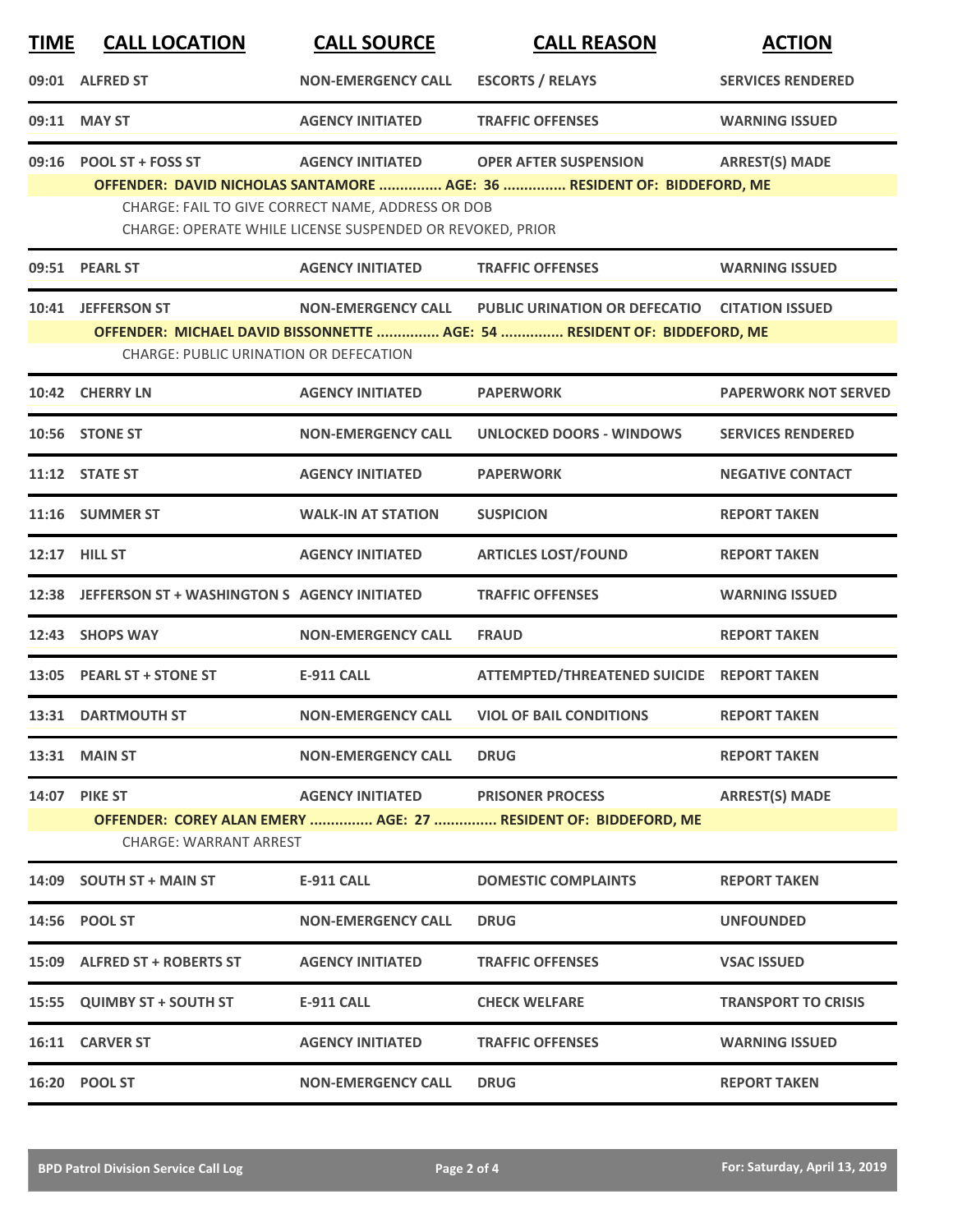| <b>TIME</b> | <b>CALL LOCATION</b>                                                    | <b>CALL SOURCE</b>        | <b>CALL REASON</b>                                                | <b>ACTION</b>                |
|-------------|-------------------------------------------------------------------------|---------------------------|-------------------------------------------------------------------|------------------------------|
|             | 17:04 BOULDER WAY                                                       | <b>E-911 CALL</b>         | <b>ANIMAL COMPLAINT</b>                                           | <b>SERVICES RENDERED</b>     |
|             | 17:06 ANDREWS RD                                                        | <b>E-911 CALL</b>         | 911 MISUSE                                                        | <b>NO ACTION REQUIRED</b>    |
|             | 17:41 MAIN ST + WATER ST                                                | <b>NON-EMERGENCY CALL</b> | <b>ARTICLES LOST/FOUND</b>                                        | <b>NEGATIVE CONTACT</b>      |
|             | 18:02 PROSPECT ST                                                       | <b>AGENCY INITIATED</b>   | <b>TRAFFIC OFFENSES</b>                                           | <b>WARNING ISSUED</b>        |
|             | 18:18 ALFRED ST + EDWARDS AVE                                           | <b>AGENCY INITIATED</b>   | <b>PEDESTRIAN CHECK</b>                                           | <b>SERVICES RENDERED</b>     |
|             | 18:28 HIGH ST                                                           | <b>NON-EMERGENCY CALL</b> | ATTEMPTED/THREATENED SUICIDE UNFOUNDED                            |                              |
|             | 18:54 WENTWORTH ST                                                      | <b>NON-EMERGENCY CALL</b> | <b>ANIMAL COMPLAINT</b>                                           | <b>NEGATIVE CONTACT</b>      |
|             | <b>19:10 MAIN ST</b>                                                    | <b>NON-EMERGENCY CALL</b> | <b>PARKING COMPLAINT</b>                                          | <b>PARKING TICKET ISSUED</b> |
|             | 19:15 JEFFERSON ST                                                      | <b>AGENCY INITIATED</b>   | <b>PRISONER PROCESS</b>                                           | <b>ARREST(S) MADE</b>        |
|             | CHARGE: VIOLATING CONDITION OF RELEASE<br><b>CHARGE: WARRANT ARREST</b> |                           | OFFENDER: RYAN SHAWN PALARDY  AGE: 26  RESIDENT OF: BIDDEFORD, ME |                              |
|             | 19:37 GREEN ST + BIRCH ST                                               | <b>NON-EMERGENCY CALL</b> | <b>SUSPICION</b>                                                  | <b>NEGATIVE CONTACT</b>      |
|             | 20:04 DECARY RD                                                         | <b>NON-EMERGENCY CALL</b> | <b>DISTURBANCE / NOISE</b>                                        | <b>UNFOUNDED</b>             |
|             | 20:07 ALFRED ST                                                         | <b>NON-EMERGENCY CALL</b> | <b>ARTICLES LOST/FOUND</b>                                        | <b>REPORT TAKEN</b>          |
|             | <b>20:21 MAIN ST</b>                                                    | <b>NON-EMERGENCY CALL</b> | <b>THEFT</b>                                                      | <b>REPORT TAKEN</b>          |
|             | 20:32 ELM ST + HOOPER ST                                                | <b>NON-EMERGENCY CALL</b> | <b>SUSPICION</b>                                                  | <b>UNFOUNDED</b>             |
|             | 20:47 WEST CUTTS ST                                                     | <b>NON-EMERGENCY CALL</b> | <b>UNLOCKED DOORS - WINDOWS</b>                                   | <b>SERVICES RENDERED</b>     |
|             | 21:10 ACORN ST                                                          | <b>NON-EMERGENCY CALL</b> | <b>HARASSMENT</b>                                                 | <b>NEGATIVE CONTACT</b>      |
|             | $21:24$ FOSS ST + FALL ST                                               | <b>NON-EMERGENCY CALL</b> | <b>CHECK WELFARE</b>                                              | <b>GONE ON ARRIVAL</b>       |
|             | <b>22:15 MAIN ST</b>                                                    | E-911 CALL                | 911 MISUSE                                                        | <b>NEGATIVE CONTACT</b>      |
|             | <b>22:23 MAIN ST</b>                                                    | E-911 CALL                | 911 MISUSE                                                        | <b>NEGATIVE CONTACT</b>      |
|             | 22:33 SACO FALLS WAY                                                    | <b>NON-EMERGENCY CALL</b> | <b>SUSPICION</b>                                                  | <b>GONE ON ARRIVAL</b>       |
|             | 22:47 ALFRED ST                                                         | <b>NON-EMERGENCY CALL</b> | <b>ALL OTHER</b>                                                  | <b>REFERRED OTHER AGENCY</b> |
|             | 22:56 MAIN ST                                                           | <b>WALK-IN AT STATION</b> | <b>HARASSMENT</b>                                                 | <b>SERVICES RENDERED</b>     |
|             | 23:03 JEFFERSON ST + WASHINGTON S AGENCY INITIATED                      |                           | <b>TRAFFIC OFFENSES</b>                                           | <b>WARNING ISSUED</b>        |
|             | 23:09 PLEASANT AVE                                                      | E-911 CALL                | 911 MISUSE                                                        | <b>SERVICES RENDERED</b>     |
|             |                                                                         |                           | <b>TRAFFIC OFFENSES</b>                                           | <b>WARNING ISSUED</b>        |